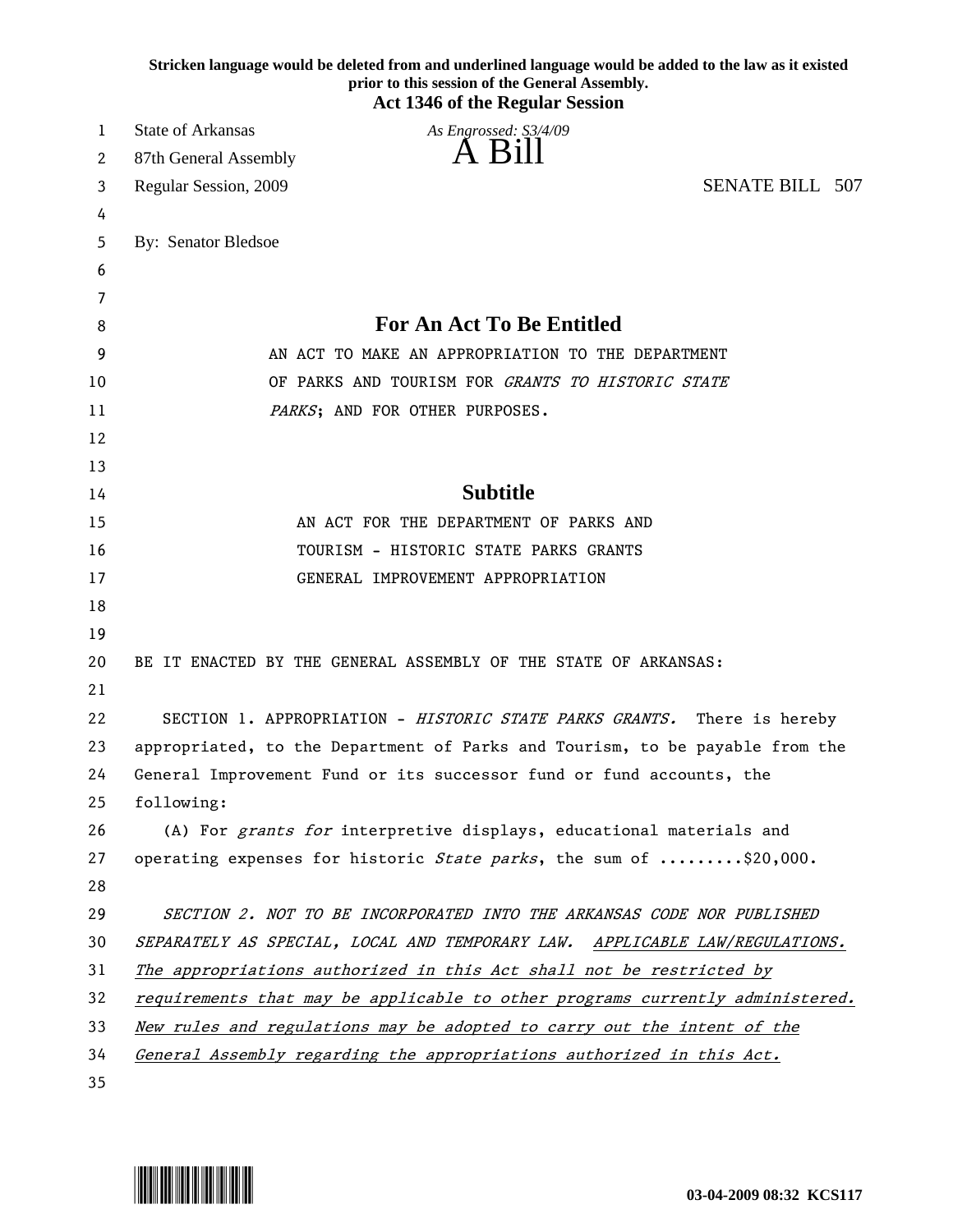## **As Engrossed: S3/4/09 SB507**

1 SECTION 3. DISBURSEMENT CONTROLS. (A) No contract may be awarded nor 2 obligations otherwise incurred in relation to the project or projects 3 described herein in excess of the State Treasury funds actually available 4 therefor as provided by law. Provided, however, that institutions and 5 agencies listed herein shall have the authority to accept and use grants and 6 donations including Federal funds, and to use its unobligated cash income or 7 funds, or both available to it, for the purpose of supplementing the State 8 Treasury funds for financing the entire costs of the project or projects 9 enumerated herein. Provided further, that the appropriations and funds 10 otherwise provided by the General Assembly for Maintenance and General 11 Operations of the agency or institutions receiving appropriation herein shall 12 not be used for any of the purposes as appropriated in this act.

13 (B) The restrictions of any applicable provisions of the State Purchasing 14 Law, the General Accounting and Budgetary Procedures Law, the Revenue 15 Stabilization Law and any other applicable fiscal control laws of this State 16 and regulations promulgated by the Department of Finance and Administration, 17 as authorized by law, shall be strictly complied with in disbursement of any 18 funds provided by this act unless specifically provided otherwise by law. 19

20 SECTION 4. LEGISLATIVE INTENT. It is the intent of the General Assembly 21 that any funds disbursed under the authority of the appropriations contained 22 in this act shall be in compliance with the stated reasons for which this act 23 was adopted, as evidenced by the Agency Requests, Executive Recommendations 24 and Legislative Recommendations contained in the budget manuals prepared by 25 the Department of Finance and Administration, letters, or summarized oral 26 testimony in the official minutes of the Arkansas Legislative Council or 27 Joint Budget Committee which relate to its passage and adoption.

28

29 SECTION 5. EMERGENCY CLAUSE. It is found and determined by the General 30 Assembly, that the Constitution of the State of Arkansas prohibits the 31 appropriation of funds for more than a one (1) year period; that the 32 effectiveness of this Act on July 1, 2009 is essential to the operation of 33 the agency for which the appropriations in this Act are provided, and that in 34 the event of an extension of the Regular Session, the delay in the effective 35 date of this Act beyond July 1, 2009 could work irreparable harm upon the 36 proper administration and provision of essential governmental programs.